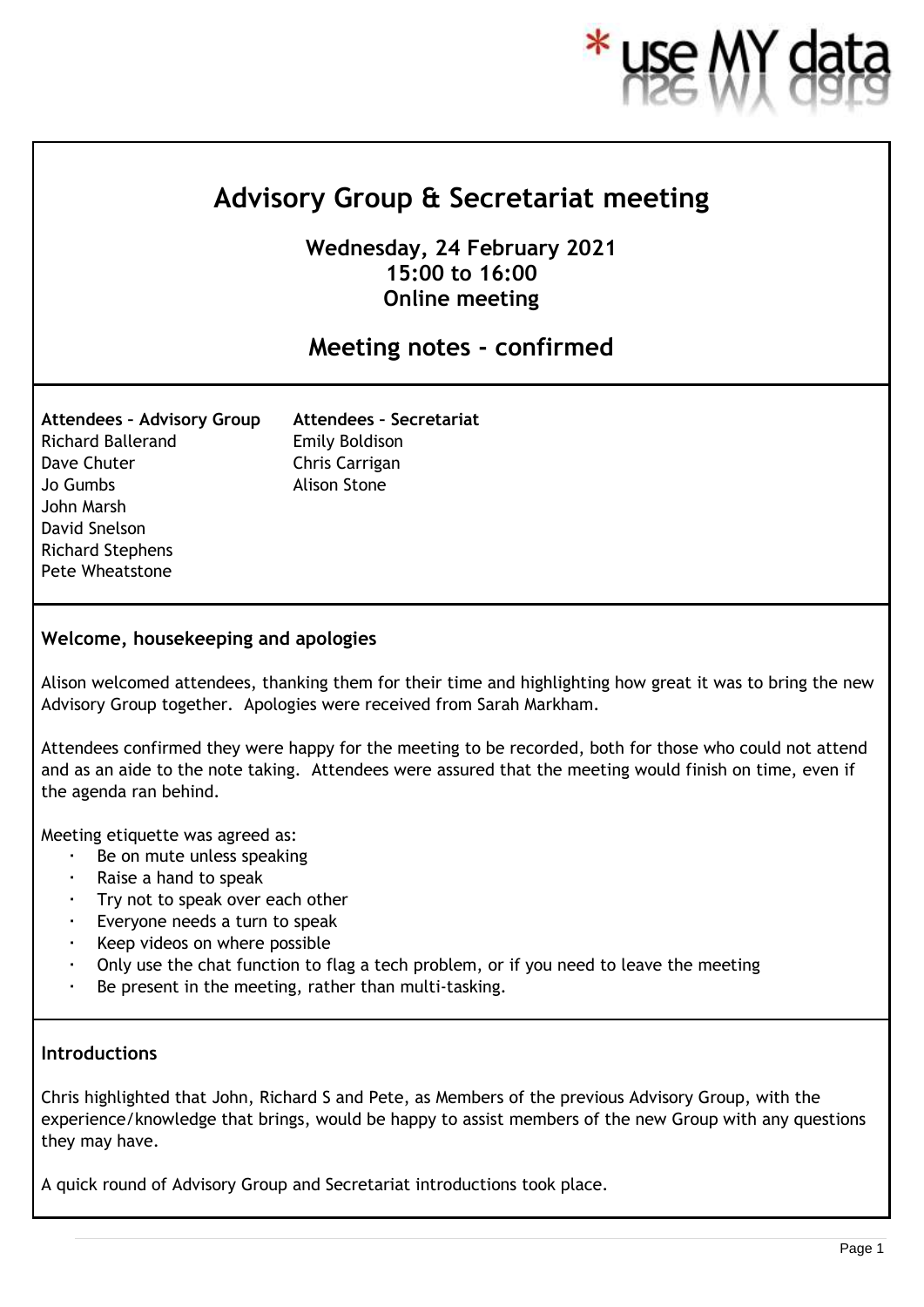# **Ways of working**

# **Communication methods**

The Ways of Working document, created by the Advisory Group and Secretariat, defines four categories of communications between the Secretariat and the Advisory Group. These were created to make the best use of the Advisory Group's time, by providing clarity on the purpose of Secretariat emails. As much as possible the Secretariat will use these categories and give adequate response times. If a response time is limited, the Secretariat will explain the reason for this.

The Ways of Working document is a fluid document, which will continue to evolve and input/feedback is welcome.

#### **Having different perspectives and common aims**

It's essential that the Secretariat receives a range of perspectives from the Advisory Group, to assist in taking forward the work of use MY data. This was one of the key reasons for expanding the Group. Different perspectives bring the need for discussions and keeping common aims in mind.

#### **The Advisory Group's time**

Prior to advertising for Members of the Advisory Group, the Secretariat estimated that the time commitment was approximately two hours per week (excluding meetings). The Secretariat is very aware that Members are working as volunteers and asked to be informed if Members find the time commitment required is more than they thought it would be.

The Advisory Group operates in a flexible way. While it is helpful if Members can attend meetings regularly, there is not an expectation that all Members can attend all meetings. If Members need to drop out of Advisory Group work for a period of time, the Secretariat would just need to be informed (to stop the Secretariat from seeking input where it cannot be given).

# **The Secretariat's resources**

The Secretariat's working hours combined are the equivalent of approximately one full time role. The Secretariat have separate roles but work very much at a team and meet weekly (Tuesday afternoons). A brief overview of their hours and working week:

- Alison is contracted for 24 hours per week and usually splits this over five days
- Chris is contracted for 10 hours per week and usually splits this over five days
- Emily is contracted for 01 day per week and has a variable working pattern, due to working for four teams in total.

# **A Chair of the Advisory Group**

Up to now, Chris and Alison have co-chaired Advisory Group meetings. They have previously sought a Chair from within the Group, but there were no takers for the role. They would be happy for a Member of the new Advisory Group to Chair. From questions asked and answers given at the interviews, most applicants thought that it would be appropriate/positive for the Group to be patient-led.

# **Claiming honoraria / funding / legal status**

Applications for honoraria should be made to Chris and Emily. Payments come via our current funder, the Leeds Institute for Data Analytics (LIDA), based at the University of Leeds. There are tax implications around claiming honoraria and Emily will forward documentation about this. Emily will set claimants up on the system. Chris confirmed that funding will be available for honoraria on an ongoing basis.

Current funding provision for use MY data is via LIDA but this will move to the Leeds Institute for Medical Research from April 2021 and funds are due to be supplemented by NHS Digital and DATA-CAN (The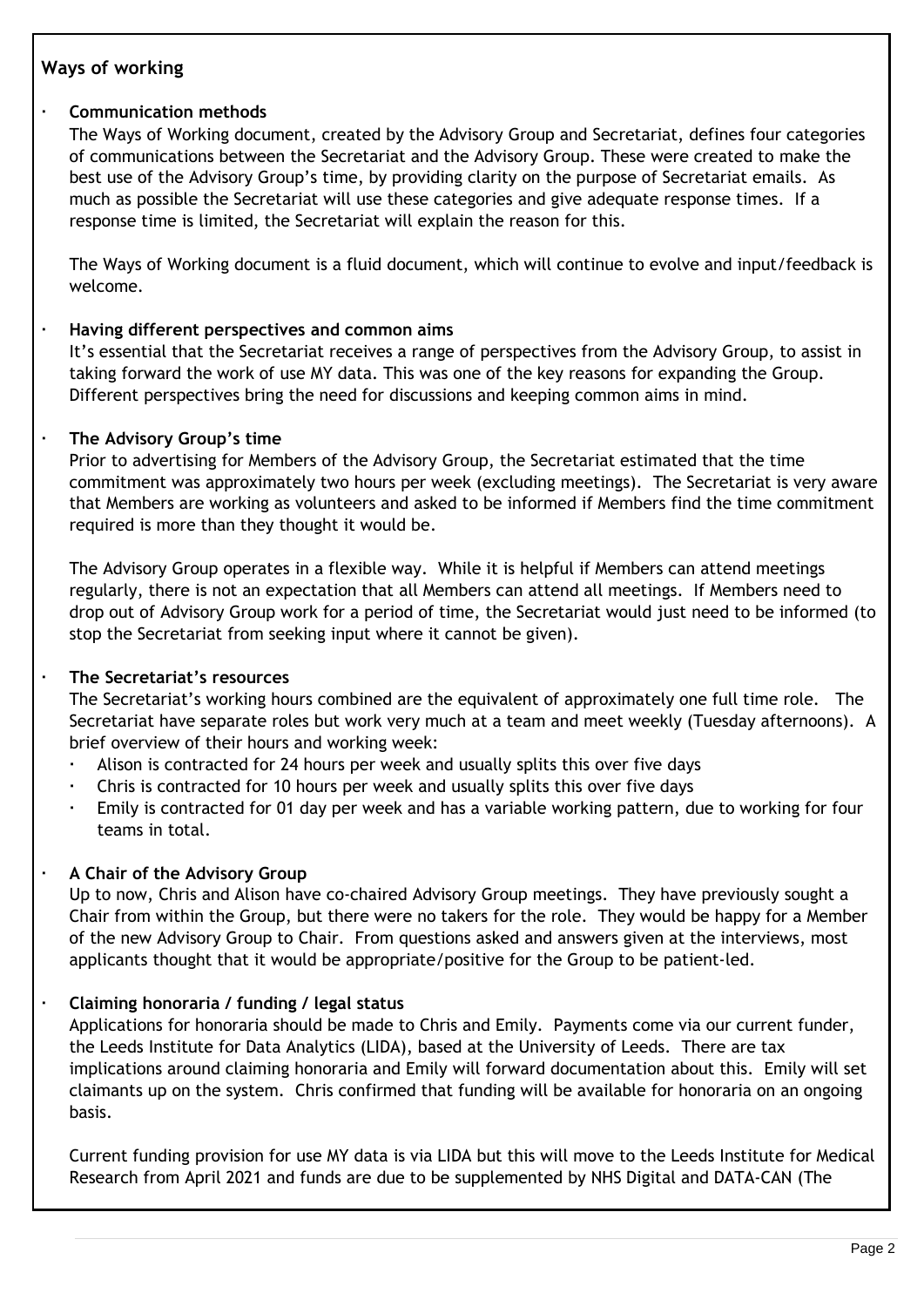Health Data Research Hub for Cancer). Once this funding is in place, we will update the funding section of our website.

use MY data is not a charity and does not have a legal status. This has not hindered the organisation so far, although it could be limiting for future work/funding. The previous Advisory Group carried out evaluation work to assess whether we should change our legal status. It is useful to have this as a reference, although at this time, it is perhaps best to have an outwards focus on the work programme and strategy, rather than an inwards focus on structure and process.

# **DECISIONS**

- The Advisory Group will begin to consider whether it would like to elect a Chair, once it has received supporting information from the Secretariat.
- The Advisory Group's immediate focus should be on use MY data's strategy and work programme.

# **ACTIONS**

- **Chris & Alison -** Provide a broad outline of the responsibilities of a Chair of the Advisory Group, along with the Secretariat's expectations of the role.
- **Emily** Forward information about claiming honoraria and tax implications.
- **Alison** Circulate the evaluation work on use MY data's legal status.
- **Chris & Alison** Ensure use MY data's strategy and work programme are a focus of Advisory Group work.

# **Reflecting the diversity of our Members on the Advisory Group – What we will need to do, to address the gaps – an initial think about next steps**

Chris gave a brief overview of the results of our 2020 Members' Census, highlighting where the expansion of the Group had filled gaps in the representation of use MY data's Members and where gaps remain.

We have been successful in convening an Advisory Group which covers a wider range of health conditions. However, we have significant gaps in ethnicity diversity, gender balance, age range and UK representation.

Ways to address the gaps were discussed with the suggestions of:

- Finding out why a wider range of applications were not forthcoming
- Working to expand use MY data's Members first, so that there is a larger pool to draw from
- Looking outside of use MY data for people interested in joining the Advisory Group
- Actively targeting Members who would fill the gaps.

#### **DECISION**

 Further recruitment is needed, to ensure the Advisory Group reflects the diversity of use MY data Members.

#### **ACTION**

 **Alison –** Circulate details of the actions identified to expand use MY data's Members, as a result of the 2020 Members' Census.